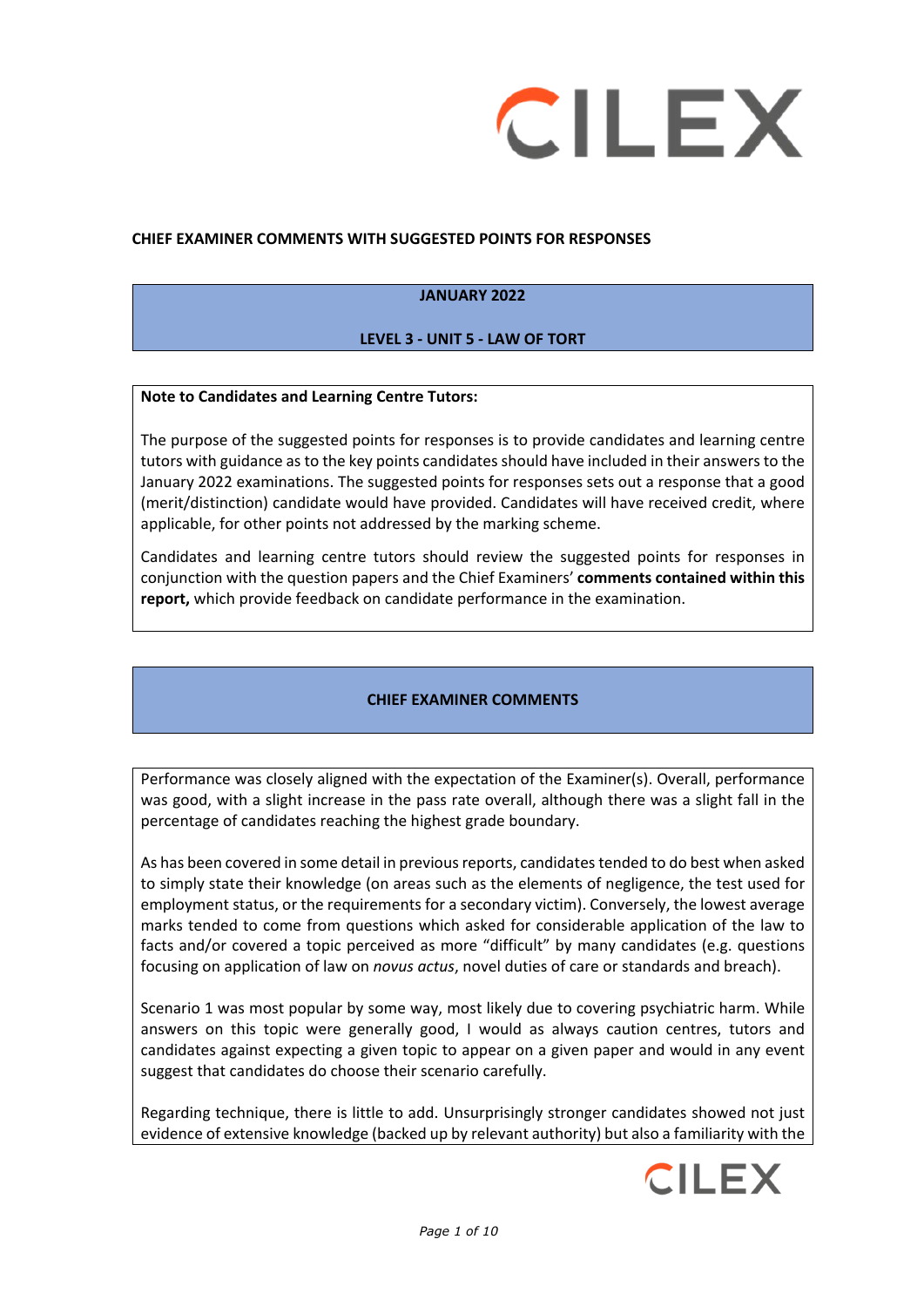problem-style questions used in Section B. Weaker answers tended to betray a lack of knowledge and also an inability to apply the law to the facts – often stating the law and then giving a bare conclusion ("X is liable") without explaining how that was reached.

# **CANDIDATE PERFORMANCE FOR EACH QUESTION**

#### **Section A**

## **Question 1**

The vast majority of candidates achieved a pass mark on this question, with most achieving all three marks. As an "introductory" question on Learning Outcome 1 of the Unit Specification, this was expected. Low scoring answers showed no understanding of negligence as a tort.

## **Question 2**

Again a majority of candidates received full marks. Around a quarter of candidates received 0 marks, mainly by naming two common law torts rather than common law duties of care. This is likely due to over-reliance on past papers (which have asked that question)

## **Question 3**

Anecdotally this answer was answered pleasingly well and many answers showed knowledge well beyond the "traditional" view expressed in cases such as *Hill*.

### **Question 4**

Almost half of the cohort received 0 for this question. This was unsurprising for two reasons 1) standard/breach of duty is an area that Level 3 candidates have always struggled with and 2) this question asked about a specific part of that area which weaker candidates might not have studied/revised.

### **Question 5**

There was a roughly equal spread of marks for this question, which seems reasonable given that it combines a difficult area (remoteness) with a straightforward instruction (describing the test)

### **Question 6**

Nearly 80% of candidates got the single mark available here. This was a straightforward test of knowledge.

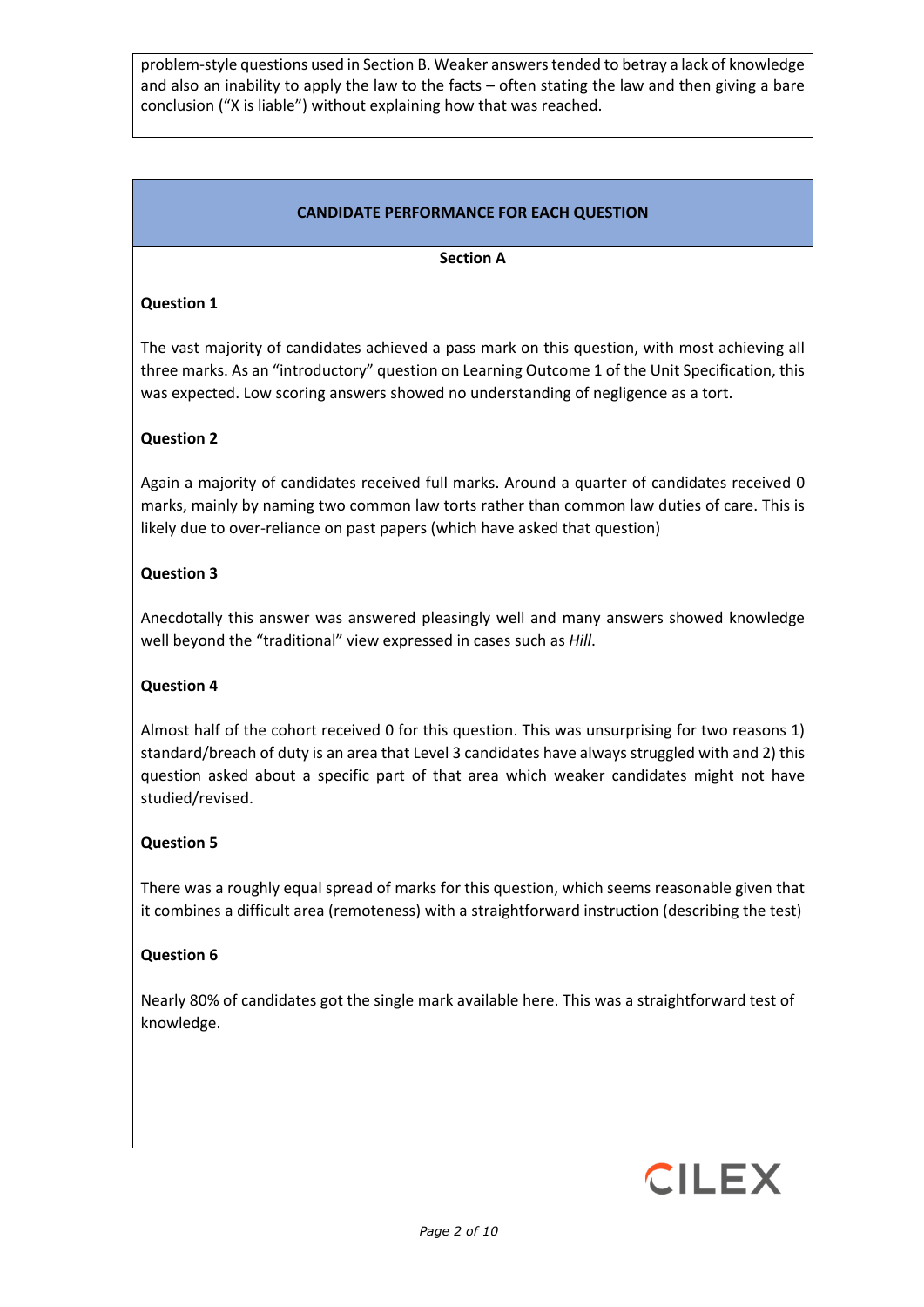### **Question 7**

This was, along with Question 4, probably the "hardest" question on section A, given that it is an area candidates often struggle with and involved knowledge of legal developments in the last two decades. Performance was again spread across all four possible marks which suggested the question performed as intended.

## **Question 8**

Very few candidates failed to gain a mark here.

### **Question 9**

Similar to Question 6, this was a test of knowledge and again the vast majority were able to gain the mark.

#### **SECTION B**

#### **Scenario 1**

### **Question 1**

This two part question tested knowledge (in part a) and application (in part b) of the law relating to primary victims in claims for psychiatric harm. While less rigorous in practice, the test for primary victims is more complex in some ways than that for secondary victims (which is essentially a learnable checklist) so the Chief Examiner is not surprised that performance was generally good but not as comprehensive as answers to 2(a)

### **Question 2**

2(a) essentially asked candidates to replicate a checklist most will have learned by heart. There is simply no other way to test this Learning Outcome at this level and while psychiatric harm has not always been included on papers so candidates cannot rely on it, anyone taking a look at past papers/reports would know this is something worth memorising. **Question 3**

While candidates are strong on psychiatric harm and gravitate to scenarios which examine it, their knowledge is usually weaker on the position of rescuers. Ironically, the law is that rescuers are not treated any differently, so if candidates simply applied the principles they do know well they would often receive a higher mark. In any event, performance on parts (a) and (b) was mixed across a range of marks as I would expect.

### **Question 4**

Given that psychiatric harm is seen as an "easier" topic, I intentionally paired it with causation, seen as one of the more "difficult" parts of the unit spec to add balance to this scenario's demand.

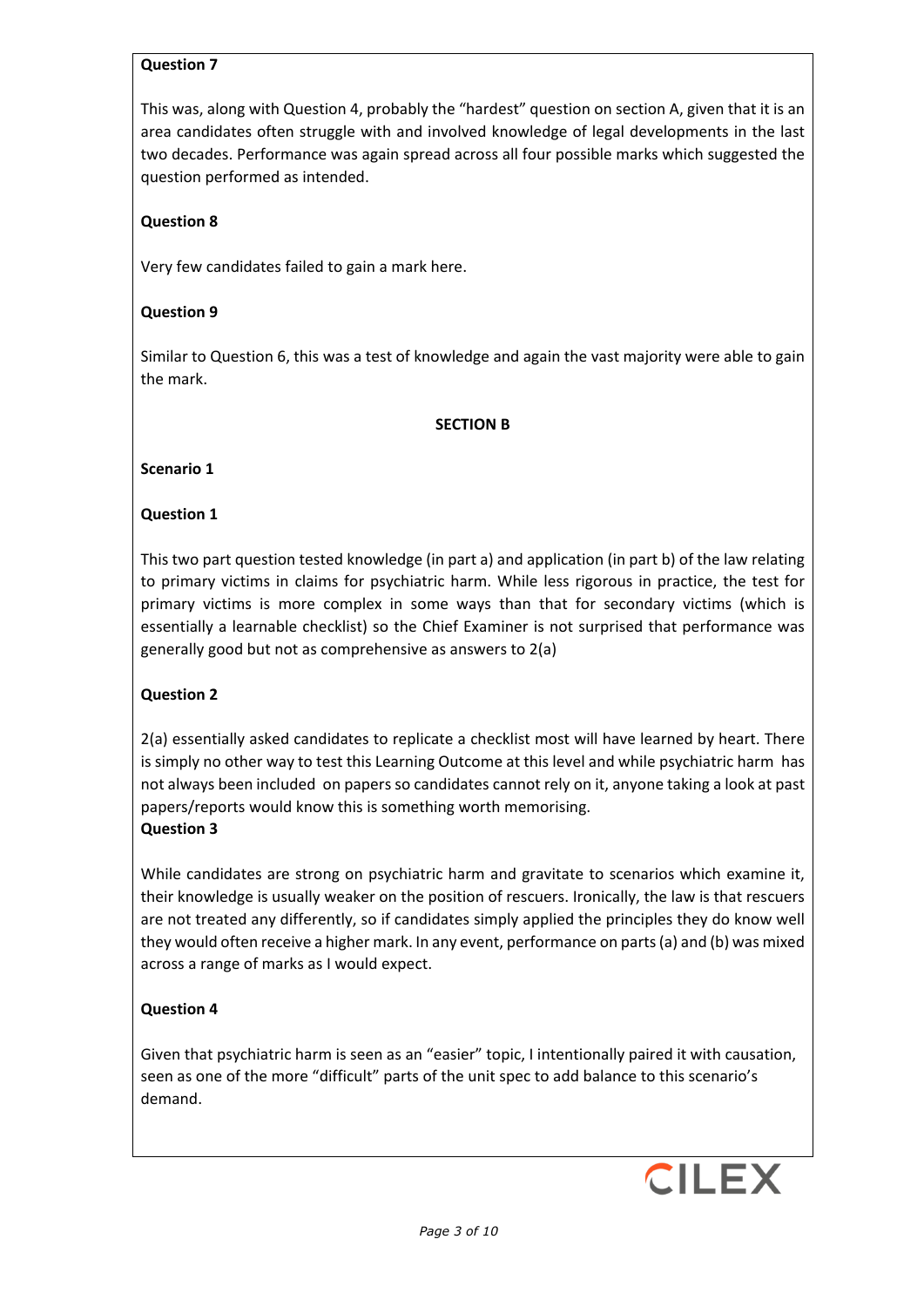### **Scenario 2**

#### **Question 1**

The "change" to the law on establishing a duty of care (which arguably is not a change at all, but that is something more for the law journals) has been difficult to filter into this subject, given that at level 3 candidates have historically not necessarily been taught the most current and immediate legal developments. In that light, the answers to Question 1 were pleasing as many candidates did take at least some account of the "new" approach.

#### **Question 2**

This was the lowest mean mark on this scenario, however I would imagine this was because it combined the relatively new legal principles mentioned re: question 1 with the need to apply the law, and without fail the application part of section B questions attracts a lower mark than the knowledge part. Learners did however produce a range of marks according to their ability.

#### **Question 3**

(a) and (b) tested knowledge and application in relation to the defence of *volenti*and was attempted well by candidates. This defence is quite straightforward in that it is a binary yes/no application and is based on "common sense" ideas of consent. (c) achieved a lower mean mark, reflecting that it covered the more complex defence of contributory negligence.

#### **Question 4**

This question tested knowledge (part a) and application (part b) of the defence of illegality. This is a difficult area but I intentionally tried to take account of this in the way the question was asked and the responses credited. Performance was very much in line with other "defences" questions and thus was a successful approach.

### **Scenario 3 Question 1**

As noted earlier in this report, candidates have historically struggled with questions relating to the standard of care and this was examined in both parts of Q1. In (a), which attracted the lower mean mark, there were more complex issues requiring knowledge of a range of case law; while (b) was a more straightforward single principle, perhaps reflected in the higher mean mark.

#### **Question 2**

After Question 1 asked about standard of care, Question2 asked about breach and there was an inevitable link between these questions – if a candidate did not know what standard to expect, they would struggle to go on to analyse whether it was reached. Marks thus closely followed those given in Q1.

**Question 3**

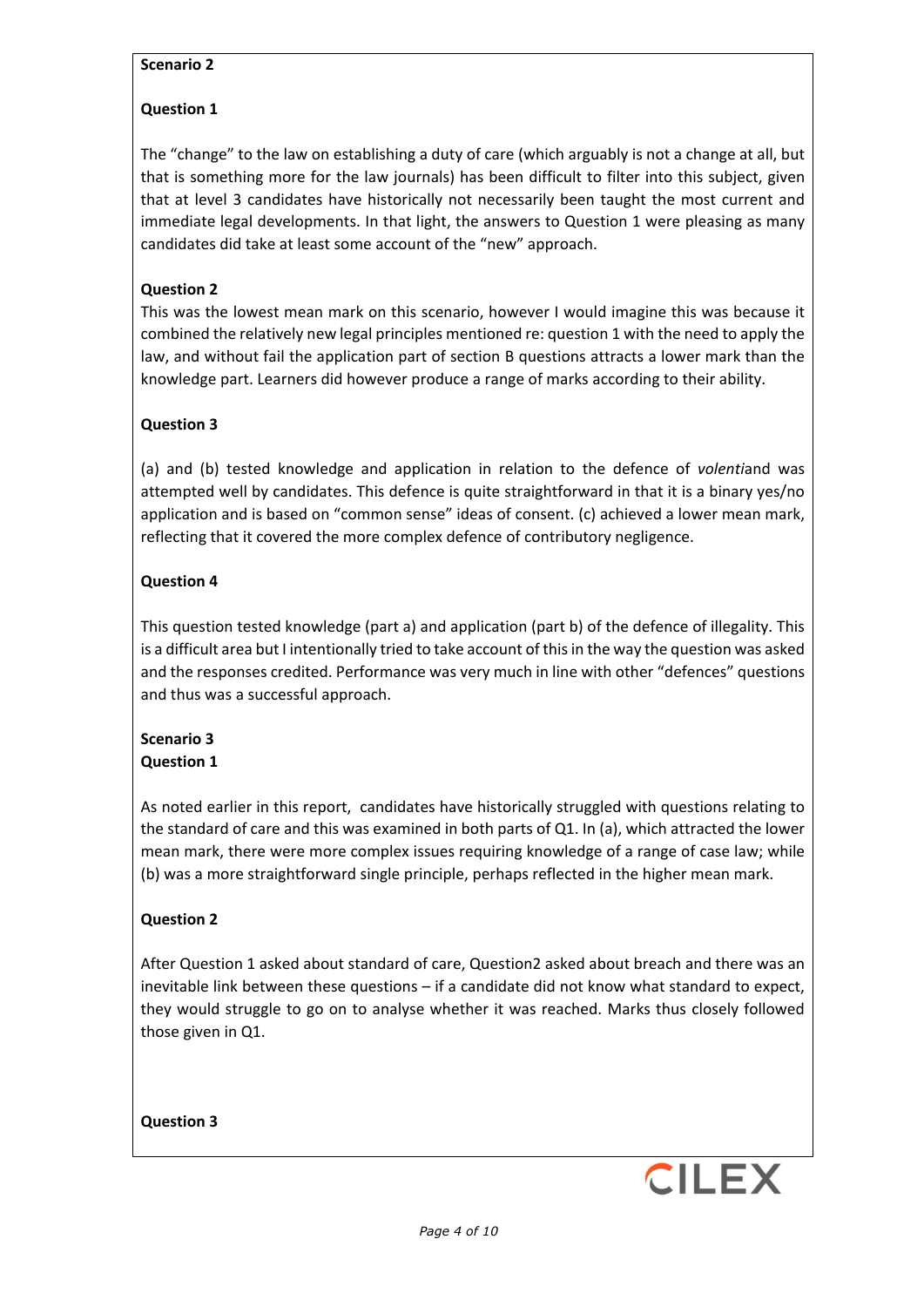Damages is an "easier" subject, included here to balance the "harder" Q1 and Q2. The two parts of this question asked about two different pieces of statutory law and were mainly knowledgebased. Knowledge is historically stronger among level 3 learners of the statute examined in (b) so that this part had a higher mean mark is to be expected.

## **Question 4**

This was another "easier" question, as candidates know that there are certain heads of damages and they can learn these easily enough in case there is a damages-based question. I was glad to see the high mean mark percentage as this shows Q4 did its job in balancing out the scenario as a whole.

## **SUGGESTED POINTS FOR RESPONSE**

#### **LEVEL 3 - UNIT 5 - LAW OF TORT**

#### **SECTION A**

| <b>Question</b><br><b>Number</b> | <b>Suggested Points for Responses</b>                                                     | <b>Max</b><br><b>Marks</b> |
|----------------------------------|-------------------------------------------------------------------------------------------|----------------------------|
| 1                                | Duty of care                                                                              | 3                          |
|                                  | Breach of duty                                                                            |                            |
|                                  | Resulting in damage/ causation                                                            |                            |
| $\overline{2}$                   | Driver and road user<br>$\bullet$                                                         | $\overline{2}$             |
|                                  | <b>Employer and employee</b>                                                              |                            |
|                                  | Doctor/health care professional and patient<br>$\bullet$                                  |                            |
|                                  | Any other relevant example(s)<br>٠                                                        |                            |
| $\overline{\mathbf{3}}$          | As a matter of policy<br>$\bullet$                                                        | 4                          |
|                                  | The police do not owe a blanket duty of care                                              |                            |
|                                  | To the public as a whole                                                                  |                            |
|                                  | Relevant case e.g. Hill v CC of W Yorkshire (1988)<br>$\bullet$                           |                            |
|                                  | But may owe a duty in individual circumstances                                            |                            |
|                                  | Relevant case e.g. Commissioner of Police of the Metropolis v<br>$\bullet$                |                            |
|                                  | DSD (2018)                                                                                |                            |
| 4                                | The court may take a less strict approach/expect a lower<br>$\bullet$<br>standard of care | $\overline{2}$             |
|                                  | If the defendant's act has social utility                                                 |                            |
|                                  |                                                                                           |                            |
|                                  | Relevant case e.g. Watt v Hertfordshire CC (1954)                                         |                            |
|                                  | Reference to s1 Compensation Act 2006<br>٠                                                | $\overline{2}$             |
| 5                                | Injury must be reasonably foreseeable.<br>$\bullet$                                       |                            |
|                                  | Relevant case e.g. The Wagon Mound (No 1) (1961).<br>$\bullet$                            |                            |
| 6                                | The "multiple" test/ "economic reality" test<br>$\bullet$                                 | 1                          |
| $\overline{7}$                   | Test as to whether tort committed in course of employment<br>$\bullet$                    | 3                          |
|                                  | First established in Lister v Hesley Hall Ltd (2001)<br>$\bullet$                         |                            |
|                                  | Court asks what are employee's function/field of activities<br>$\bullet$                  |                            |
|                                  | Then is there a 'close connection' between tort and that                                  |                            |
|                                  | function/field/their employment                                                           |                            |

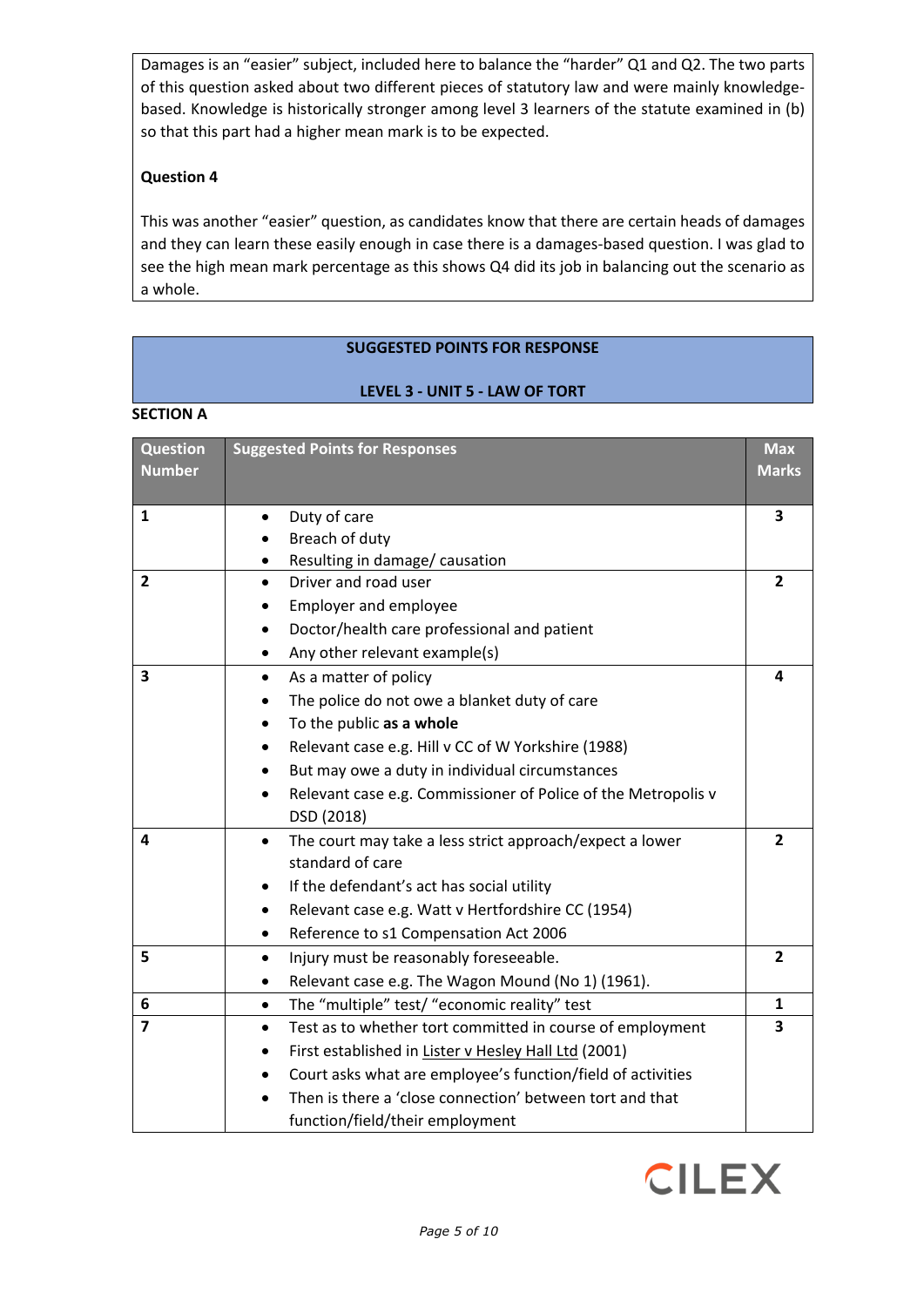| • Relevant subsequent case e.g. WM Morrison v Various          |          |
|----------------------------------------------------------------|----------|
| Claimants (2020).                                              |          |
| Under s11 Limitation Act 1980<br>$\bullet$                     |          |
| The period is 3 years<br>$\bullet$                             |          |
| From the date of injury OR the date of knowledge<br>$\bullet$  |          |
| Disability may stop time running<br>$\bullet$                  |          |
| Damages which can be precisely calculated at the time of trial |          |
| <b>Section A Total:</b>                                        | 20 marks |

## **Section B - Scenario 1**

| <b>Question</b> | <b>Suggested Points for Responses</b>                                         | <b>Max</b>              |
|-----------------|-------------------------------------------------------------------------------|-------------------------|
| <b>Number</b>   |                                                                               | <b>Marks</b>            |
| 1(a)            | A "primary" victim is one to whom physical injury is foreseeable<br>$\bullet$ | 4                       |
|                 | I.e. is in the "zone of danger"                                               |                         |
|                 | Relevant case e.g. Page v Smith                                               |                         |
|                 | And has a medically recognised psychiatric injury<br>٠                        |                         |
| 1(b)            | Absal is not physically injured<br>$\bullet$                                  | 4                       |
|                 | But clearly such injury is foreseeable                                        |                         |
|                 | PTSD is medically recognised<br>٠                                             |                         |
|                 | Therefore can claim as a primary victim                                       |                         |
|                 | <b>Question 1 Total:</b>                                                      | 8 marks                 |
| 2(a)            | A "secondary" victim must meet the "control mechanisms"<br>$\bullet$          | 5                       |
|                 | Established in Alcock v CC of S Yorkshire                                     |                         |
|                 | Proximity in space and time to the event<br>٠                                 |                         |
|                 | Or the immediate aftermath<br>$\bullet$                                       |                         |
|                 | Proximity of relationship/close ties of love and affection<br>٠               |                         |
|                 | Witnesses the accident with own unaided senses<br>$\bullet$                   |                         |
|                 | Suffers sudden shock                                                          |                         |
|                 | And has a medically recognised psychiatric injury<br>٠                        |                         |
| 2(b)            | Doyle does not have physical proximity<br>٠                                   | $\overline{\mathbf{z}}$ |
|                 | Usually experience through video is not considered own senses<br>٠            |                         |
|                 | However simultaneous broadcast was left open as a possibility<br>٠            |                         |
|                 | And is likely a sudden shock/ wiled to show sudden shock                      |                         |
|                 | He does not have a relationship with Absal that will be<br>$\bullet$          |                         |
|                 | presumed to be of love and affection/ he will need to prove                   |                         |
|                 | close ties                                                                    |                         |
|                 | Has been diagnosed with a recognised condition                                |                         |
|                 | Psychiatric injury would need to be foreseeable in a person of                |                         |
|                 | reasonable fortitude                                                          |                         |
|                 | Reasoned conclusion, e.g. Doyle unlikely to be able to claim as a             |                         |
|                 | secondary victim unless he can show above                                     |                         |
|                 | <b>Question 2 Total:</b>                                                      | 12 marks                |
| 3(a)            | Rescuers should not be considered a special class of claimant for             | 7                       |
|                 | psychiatric harm                                                              |                         |
|                 | So must qualify as a primary or secondary victim                              |                         |
|                 | Relevant case e.g. White & Ors v CC of S Yorkshire Police & Ors               |                         |
|                 | (1999)(1)                                                                     |                         |

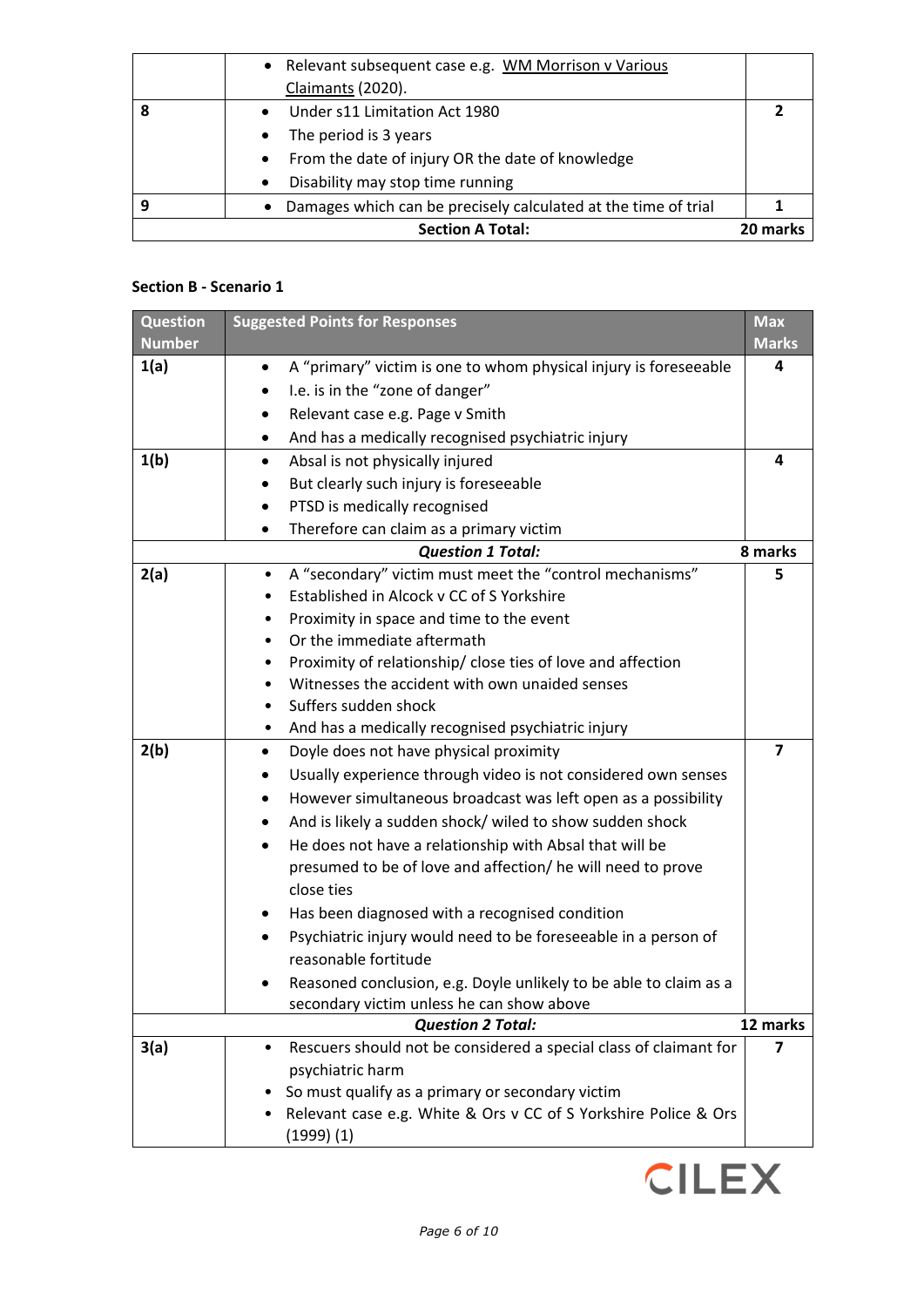|      | <b>Scenario Total:</b>                                                                                | 40 marks      |
|------|-------------------------------------------------------------------------------------------------------|---------------|
|      | chain of causation.                                                                                   |               |
|      | Reasoned conclusion e.g. Femi's acts are unlikely to break the                                        |               |
|      | And the courts will look more generously upon rescuers                                                |               |
|      | Relevant case e.g. The Oropesa (1943)<br>٠                                                            |               |
|      | And Femi is acting in an emergency<br>٠                                                               |               |
|      | Because danger invites rescue                                                                         |               |
|      | Femi's actions are foreseeable                                                                        |               |
|      | Relevant case e.g. Knightly v Johns<br>٠                                                              |               |
|      | But it must be unforeseeable<br>$\bullet$                                                             |               |
|      | An action of a third party can constitute a novus actus                                               |               |
|      | Breaking the chain of causation                                                                       |               |
| 4    | <b>Question 3 Total:</b><br>Where an act takes place after the original harm is suffered<br>$\bullet$ | 11 marks<br>9 |
|      | Reasoned conclusion e.g. he is unlikely to be able to claim                                           |               |
|      | Which he does not appear to have                                                                      |               |
|      | affection with Absal                                                                                  |               |
|      | As a secondary victim he must show close ties of love and                                             |               |
|      | So is unlikely to be able to claim as a primary victim                                                |               |
| 3(b) | Femi does not appear to be in the zone of danger<br>$\bullet$                                         | 4             |
|      | As a primary victim                                                                                   |               |
|      | Therefore she is likely to be able to claim<br>$\bullet$                                              |               |
|      | As she enters the wreckage/ the second car crashes nearby                                             |               |
|      | Claudia is clearly in the zone of danger/harm is foreseeable to her<br>$\bullet$                      |               |
|      | • Relevant case e.g. Chadwick v BRB (1967)                                                            |               |
|      | • Can claim as a primary victim                                                                       |               |
|      | harm                                                                                                  |               |
|      | • If a rescuer enters the zone of danger/ is foreseeably at risk of                                   |               |

# **Section B - Scenario 2**

| <b>Question</b><br><b>Number</b> | <b>Suggested Points for Responses</b>                                                                                                                                                                                                                                                                                                                                                        | <b>Max</b><br><b>Marks</b> |
|----------------------------------|----------------------------------------------------------------------------------------------------------------------------------------------------------------------------------------------------------------------------------------------------------------------------------------------------------------------------------------------------------------------------------------------|----------------------------|
| 1                                | Following the guidance of the Supreme Court<br>Relevant case e.g. Robinson v CC of W Yorkshire (2018)<br>Starting point is to look for an established duty<br>$\bullet$<br>If not, an incremental approach<br>$\bullet$<br>By analogy with existing authority<br>Using the principles from Caparo v Dickman (1990)<br>Foreseeability<br>Proximity<br>Fair just and reasonable to impose duty | 8                          |
|                                  | <b>Question 1 Total:</b>                                                                                                                                                                                                                                                                                                                                                                     | 8 marks                    |
| $\mathbf{z}$                     | If Hester acts negligently in upgrading the computer it is clear<br>this could harm Ioan when using it<br>Therefore there is foreseeability<br>Hester and Ioan are in a contractual relationship                                                                                                                                                                                             |                            |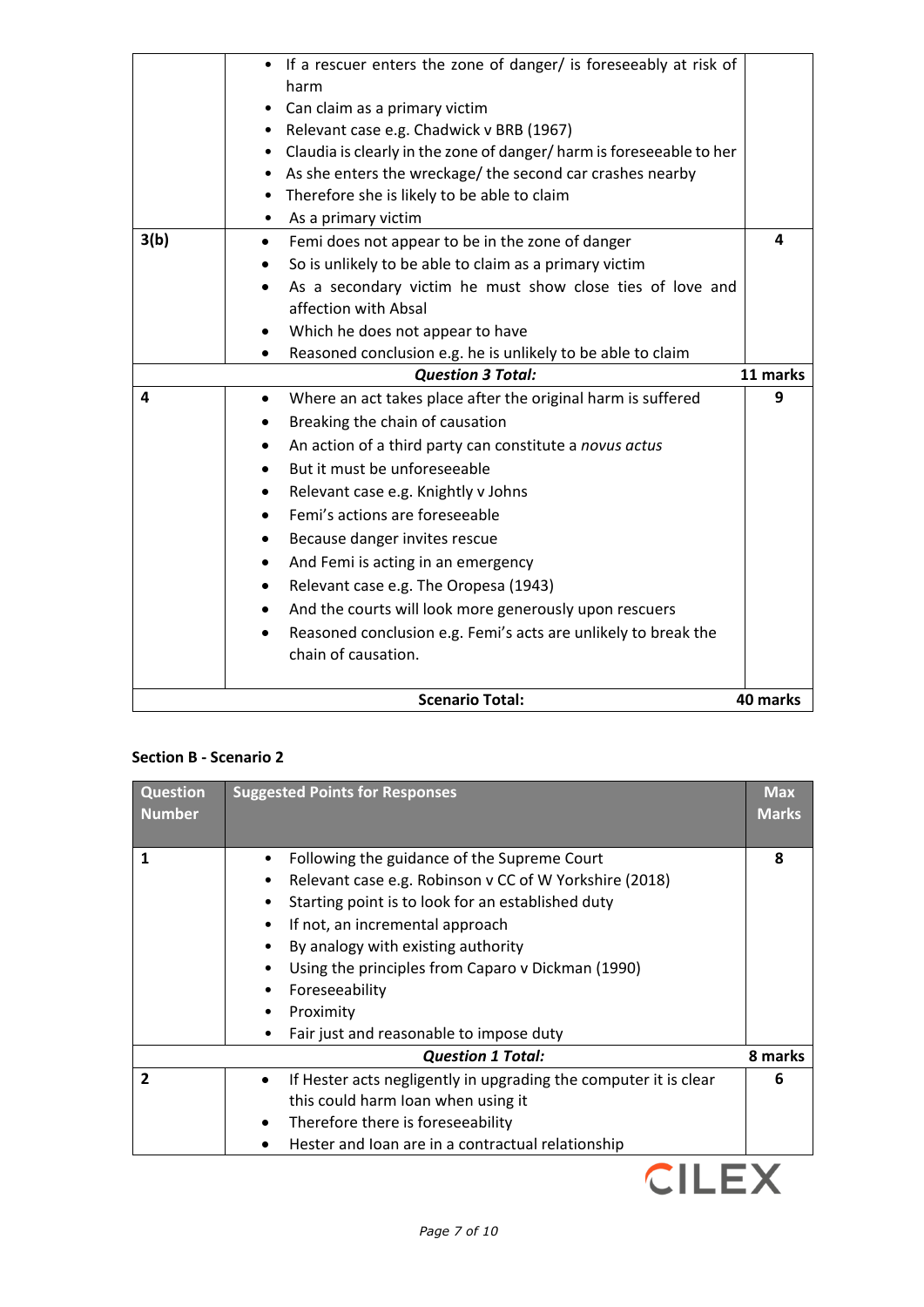|      | And Hester is working on an object used/owned by Ioan<br>$\bullet$                                 |                         |
|------|----------------------------------------------------------------------------------------------------|-------------------------|
|      | Therefore there is proximity                                                                       |                         |
|      | There is no policy reason to prevent liability                                                     |                         |
|      | Providers of goods and services are usually liable to consumers<br>٠                               |                         |
|      | Therefore imposing a duty is likely to fair, just and reasonable.<br>٠                             |                         |
|      | <b>Question 2 Total:</b>                                                                           | 6 marks                 |
| 3(a) | A complete defence                                                                                 | 4                       |
|      | Where the claimant has full knowledge of the risk                                                  |                         |
|      | And freely/voluntarily                                                                             |                         |
|      | Consents to it                                                                                     |                         |
|      | Relevant case e.g. ICI v Shatwell (1965)                                                           |                         |
| 3(b) | loan appears to consent.<br>٠                                                                      | 6                       |
|      | Freely and voluntarily.                                                                            |                         |
|      | By telling Hester to go ahead with the overclocking.                                               |                         |
|      | To the risk of "serious damage".<br>٠                                                              |                         |
|      | But it is arguable that this is not the risk that actually transpired.                             |                         |
|      | Reasoned argument that Ioan has consented to the general risk<br>$\bullet$<br>of overclocking only |                         |
|      | Ioan has not consented/does not have knowledge of the actual<br>٠                                  |                         |
|      | risk of disabling the safety shut down feature.                                                    |                         |
|      | Reasoned argument for e.g. serious damage could include<br>personal injury.                        |                         |
|      | Reasoned argument against e.g. Ioan may well have assumed                                          |                         |
|      | Hester meant to the computer, not to him.                                                          |                         |
|      | Reasoned conclusion as to whether defence will/will not apply.                                     |                         |
| 3(c) |                                                                                                    | $\overline{\mathbf{z}}$ |
|      | A partial defence<br>CN operates to reduce the damages awarded                                     |                         |
|      |                                                                                                    |                         |
|      | By a proportionate amount<br>Defence reflects fault of claimant/claimant's contribution to         |                         |
|      | injury                                                                                             |                         |
|      | Governed by Law Reform (Contributory Negligence) Act 1945                                          |                         |
|      | Ioan has told Hester to overclock the computer                                                     |                         |
|      | Ioan has left flammable materials next to the computer                                             |                         |
|      | Reasoned conclusion e.g. defence likely to apply                                                   |                         |
|      | <b>Question 3 Total:</b>                                                                           | 17 marks                |
| 4(a) | No action may arise from a base cause                                                              | 5                       |
|      | Cannot claim if harmed while doing a criminal act                                                  |                         |
|      | Complete defence                                                                                   |                         |
|      | Operation of test: is illegality inextricably linked?                                              |                         |
|      | Justification: public policy                                                                       |                         |
|      | Justification: impossible to set standard of care                                                  |                         |
|      | Relevant case e.g. Ashton v Turner (1981)<br>٠                                                     |                         |
| 4(b) | Loan was injured while committing a crime                                                          | 4                       |
|      | The crime involved using his computer                                                              |                         |
|      | Reasoned argument as to inextricable link e.g. not inextricable                                    |                         |
|      | as may use computer for many different activities                                                  |                         |
|      |                                                                                                    |                         |

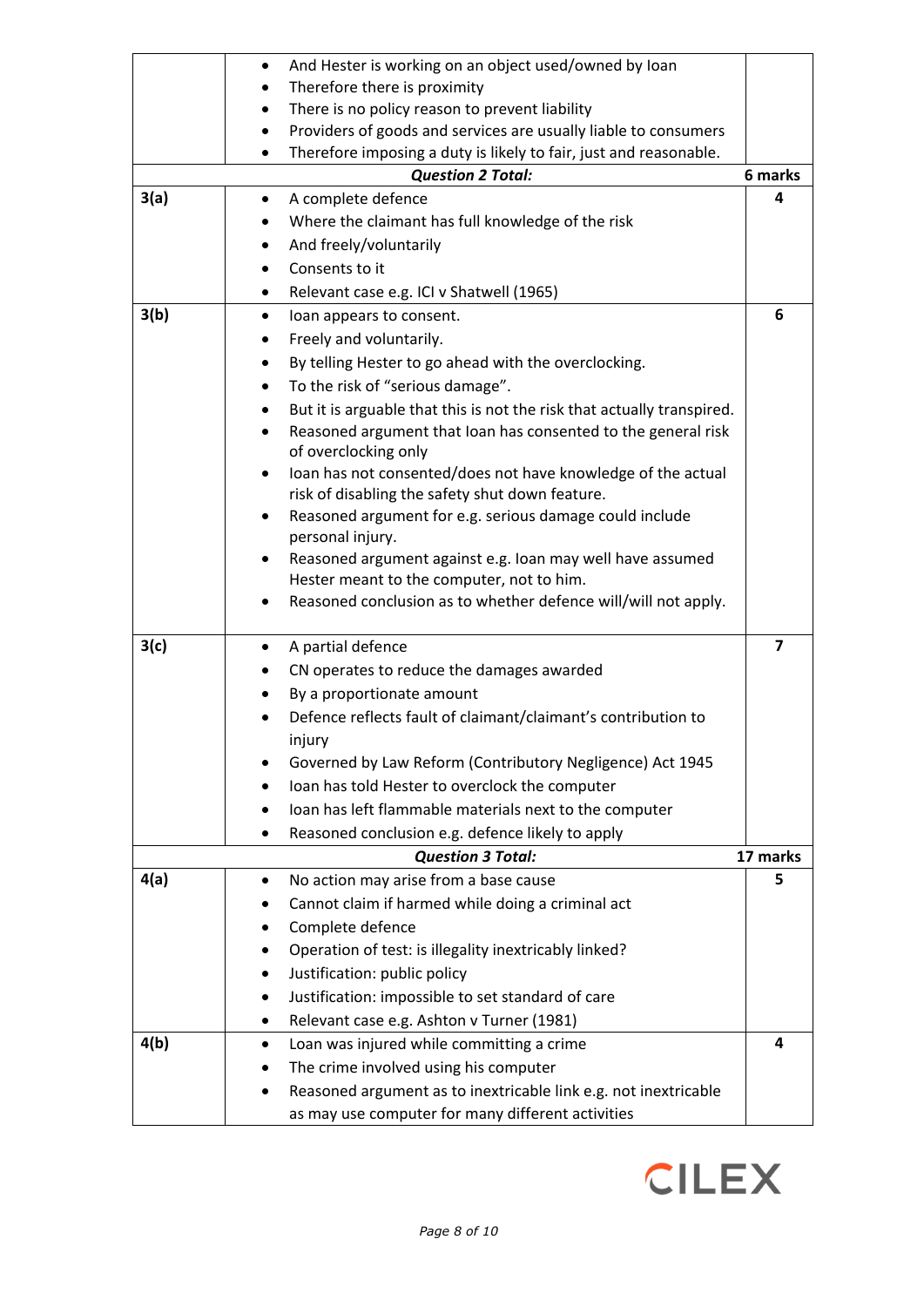| <b>Scenario Total:</b>                                                                                                       | 40 marks |
|------------------------------------------------------------------------------------------------------------------------------|----------|
| <b>Question 4 Total:</b>                                                                                                     | 9 marks  |
| Reasoned conclusion                                                                                                          |          |
| morals                                                                                                                       |          |
| Reasoned argument as to public policy e.g. allowing someone<br>hurt while harassing girlfriend to recover may outrage public |          |

## **Section B - Scenario 3**

| <b>Question</b> | <b>Suggested Points for Responses</b>                                                                                                           | <b>Max</b>   |
|-----------------|-------------------------------------------------------------------------------------------------------------------------------------------------|--------------|
| <b>Number</b>   |                                                                                                                                                 | <b>Marks</b> |
|                 |                                                                                                                                                 |              |
| 1(a)            | Basic standard of reasonable person.<br>$\bullet$                                                                                               | 9            |
|                 | But given that he is a professional/ exercising a special skill.<br>Judged by the standard of the reasonably competent person with<br>$\bullet$ |              |
|                 | that skill.                                                                                                                                     |              |
|                 | Relevant case e.g. Bolam v Friern Hospital Management<br>$\bullet$                                                                              |              |
|                 | Committee (1957).                                                                                                                               |              |
|                 | So basic standard will be that of the reasonable chef/ restaurant                                                                               |              |
|                 | owner.                                                                                                                                          |              |
|                 | Relevant factor: magnitude of the risk.<br>٠                                                                                                    |              |
|                 | Relevant case to support e.g. Bolton v Stone (1951).<br>٠                                                                                       |              |
|                 | Relevant factor: vulnerability of C.<br>٠                                                                                                       |              |
|                 | Relevant case to support e.g. Paris v Stepney BC (1951).<br>٠                                                                                   |              |
|                 | Relevant factor: Cost of precautions.<br>٠                                                                                                      |              |
|                 | Relevant case to support e.g. Latimer v AEC (1953).<br>٠                                                                                        |              |
|                 | Given the factors involved the standard is likely to be high.<br>$\bullet$                                                                      |              |
| 1(b)            | The law will not take account of personal inexperience.<br>$\bullet$                                                                            | 5            |
|                 | Because the standard of care is objective.<br>$\bullet$                                                                                         |              |
|                 | So the fact that Teresa started last week is not relevant.                                                                                      |              |
|                 | Relevant case e.g. Nettleship v Weston (1971).<br>٠                                                                                             |              |
|                 | However, the role in which the defendant is acting is relevant.                                                                                 |              |
|                 | Relevant case e.g. Wilsher v Essex AHA (1986).<br>٠                                                                                             |              |
|                 | Thus she will be judged by the reasonable trainee<br>٠                                                                                          |              |
|                 | Rather than the reasonable professional.<br>$\bullet$<br><b>Question 1 Total:</b>                                                               | 14 marks     |
| 2(a)            | $\bullet$                                                                                                                                       | 7            |
|                 | Given that the risk of harm if people are exposed to allergens is<br>very high.                                                                 |              |
|                 | Saloumeh's<br>the<br>And<br>restaurant<br>οf<br>aware<br>was                                                                                    |              |
|                 | allergy/'vulnerability'.                                                                                                                        |              |
|                 | And the cost of precautions was relatively low (£150).                                                                                          |              |
|                 | Negligence is doing something the reasonable person would not                                                                                   |              |
|                 | do.                                                                                                                                             |              |
|                 | The reasonable chef would either not have left a trainee in                                                                                     |              |
|                 | charge of the kitchen.                                                                                                                          |              |
|                 | Or failing to do something that the reasonable person would do.                                                                                 |              |
|                 | The reasonable chef would have ensured that that person was                                                                                     |              |
|                 | properly trained.                                                                                                                               |              |